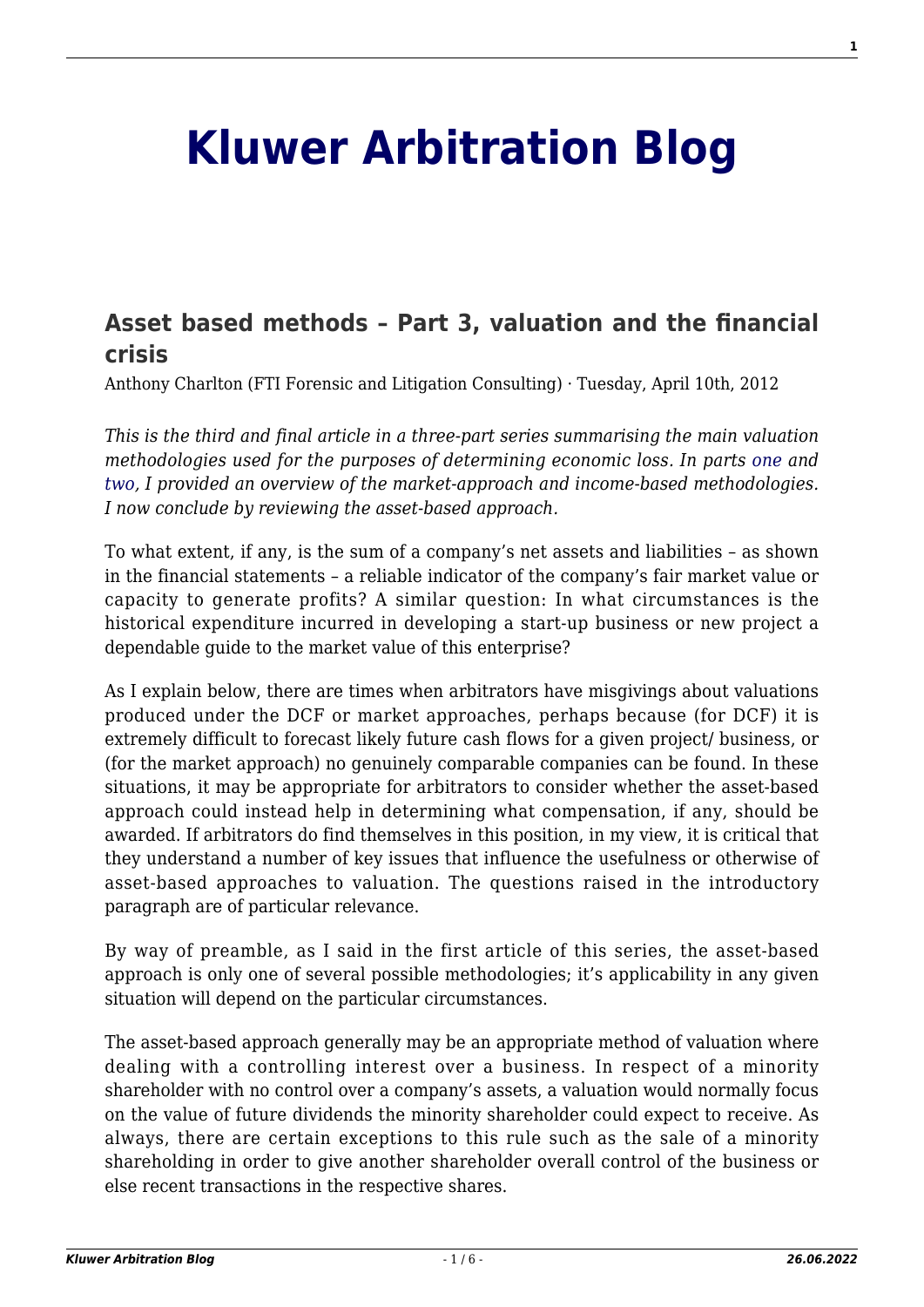The valuer should consider carefully whether the asset-based approach is an appropriate method of valuation where the company to be valued is a going concern and generates positive cash flows. A good understanding of the separate assets and liabilities of a company is often important for the purposes of forming a reliable valuation of its equity.

#### **Overview of the asset-based approach**

As we shall see, there are a number of different methods within the overall assetbased approach, of varying degrees of sophistication and appropriateness.

Under the most-simplistic approach, in general terms, the value of a company is said to be the net amount of its assets and its liabilities. So, if a company's balance sheet shows it owning land, property and equipment with a stated value (or, in accounting terms, "book value") of 100 in total, and amounts owed to its bank and other creditors of 80, the company has net assets and hence a 'value' of 20. As we shall see below, however, not all assets are recognised and measured in companies' financial statements for the purposes of financial reporting.

A variation on the above, the adjusted net-assets basis, seeks to address the problem of the (accounting) book value of certain assets (as shown on the balance sheet) bearing no relation to their actual market value. A strategic plot of land in London acquired for £1 million in 1990, for example, may today be worth many multiples of the historical cost; under the adjusted net-assets method, a formal valuation of the land would normally be made and the resulting amount, rather than the book value, would be taken into account in the valuation method applied.

Along similar lines, items of plant and machinery acquired by a company many years before may have minimal book value in the financial statements due to their having been depreciated/ amortised (i.e. their purchase cost being written off over their expected useful lives) in the accounts; however, despite initial expectations, these assets could still be in working order, critical to the company's production efforts (on a going concern basis), and their replacement or realisable value of these assets significantly in excess of their accounting book value.

Under the adjusted net-assets basis, therefore, the book values of all assets and liabilities are reviewed and, where necessary, adjusted to reflect their realisable (or replacement) values. Other items that may require adjustment include start-up costs (e.g. the cost of research and development) which may have been included as assets in the balance sheet rather than expensed through the profit & loss account. It will readily be appreciated that if each asset has to be valued individually, the use of the asset-based approach can time-consuming. It should be understood therefore that there is often no 'shortcut' to a reliable valuation; this is as true for asset-based methods, properly applied, as it is for DCF methods or methods based on the observed terms of other transactions.

## **Limitations to the usefulness of the adjusted net-assets basis**

The adjusted net-assets basis may be an improvement on the non-adjusted basis; however, there are other potential limits to its usefulness that need to be considered.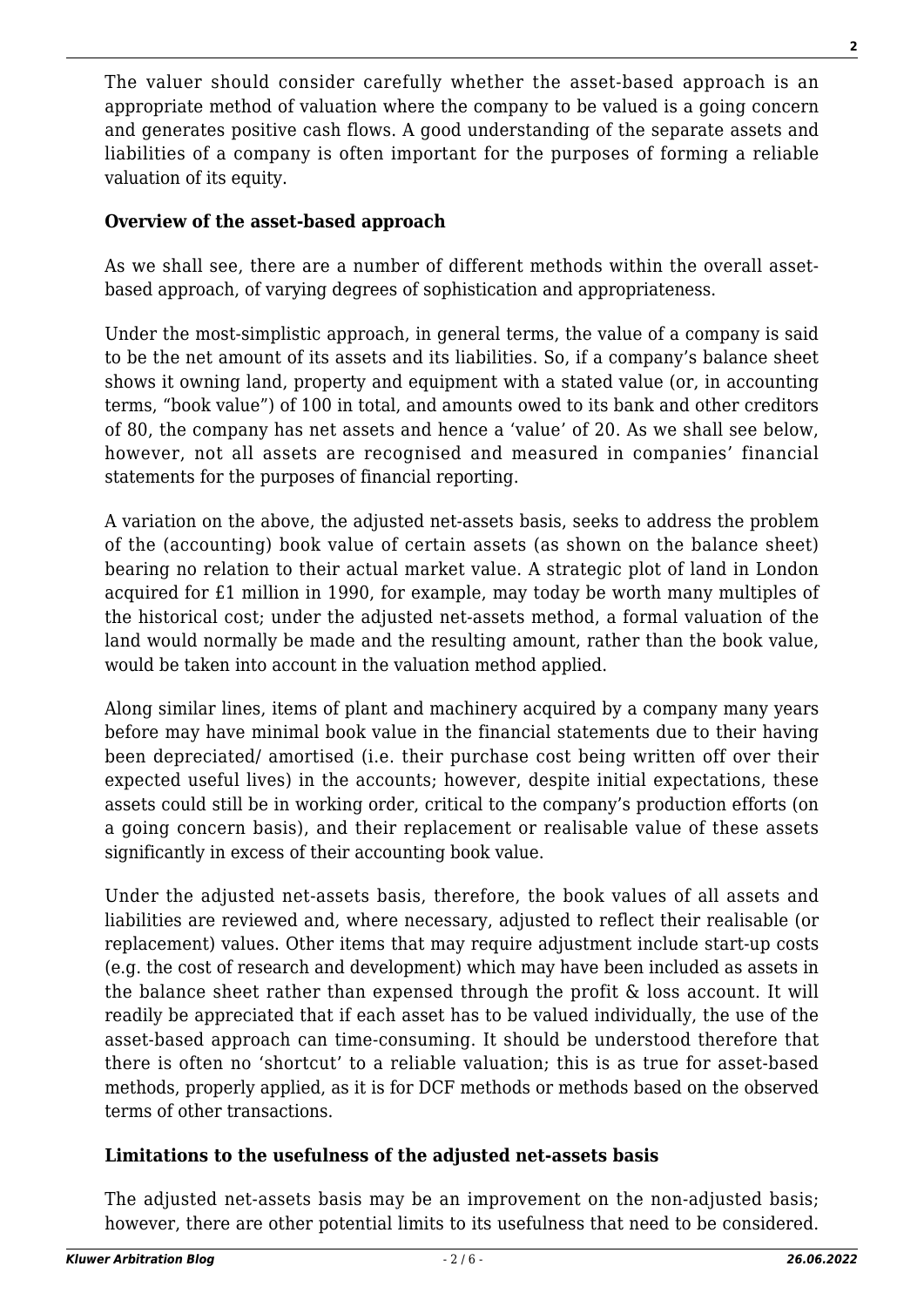Firstly, a company's balance sheet will not always include all its assets and liabilities; it may even exclude those assets which are of most importance to generating revenue. A cursory glance at the published financial statements of law firms set up as LLPs, for example, provides testament to this. The 2011 financial statements of one 'magic circle' firm showed that it had total assets of around £800 million, of which the largest balances were 'client and other receivables' (i.e. unpaid bills – c. £500 million), 'cash and cash equivalents' (c. £100 million) and 'property, plant & equipment' (i.e. office buildings, computers, and perhaps the contents of wine cellars….c. £110 million). The most important assets of all – its know-how and its relationships and reputation with current or prospective clients, employees and suppliers – appear nowhere on the balance sheet. Whilst such an omission may be in accordance with accounting conventions, users seeking to use financial statements to value companies need to be aware of this, and recognise the limitations of focusing only on reported asset values.

Referring again to the law firm example, it is not the firm's offices, whiteboards and artwork which, in isolation, drive revenues but rather these assets used in combination with the human element. Allowing for some important exceptions, the critical point to be aware of is this: future profits/ cash flows, payments of dividends etc, that result from the assets being put into use by labour, are what usually drives a business's value; the value is not simply the net of assets and liabilities. This example demonstrates clearly why the asset-based approach is sometimes not appropriate for established companies with a significant workforce in place or with significant intangible assets that are not recognised as assets in the company's balance sheet.

It is for the above reasons that the asset-based approach will often be most suitable for companies whose value is largely determined by its tangible assets such as mining companies. Where a company's fortunes are strongly dependent on less tangible factors such as customer relationships, entrepreneurial decision-making, a skilled work force etc, the asset-based approach may be less useful to determining a business's value and/ or profitability.

#### **Investment spend approach**

Another variation of the asset-based approach is known as the investment spend approach; here, the valuer simply aggregates all expenditure/ sunk-costs incurred in developing a given project or business and the total amount is used as a proxy for the value of said project. The cost of investment may cover not only the expenditure incurred to acquire or develop fixed assets but also all other costs involved in developing the project including the cost of financing, market research, salaries, administration etc.

Awarding damages under this approach can be attractive to tribunals, however, since establishing actual investment spend is a straightforward exercise and can be ascertained with a high degree of certainty. Moreover, it allows tribunals to effectively reimburse investors for the monies expensed without having to deal with the uncertainties inherent in a forward-looking DCF, especially if the monies spent had not had time to demonstrate their revenue generating capacity.

It should be noted, however, that actual investment spend may not equate to the

**3**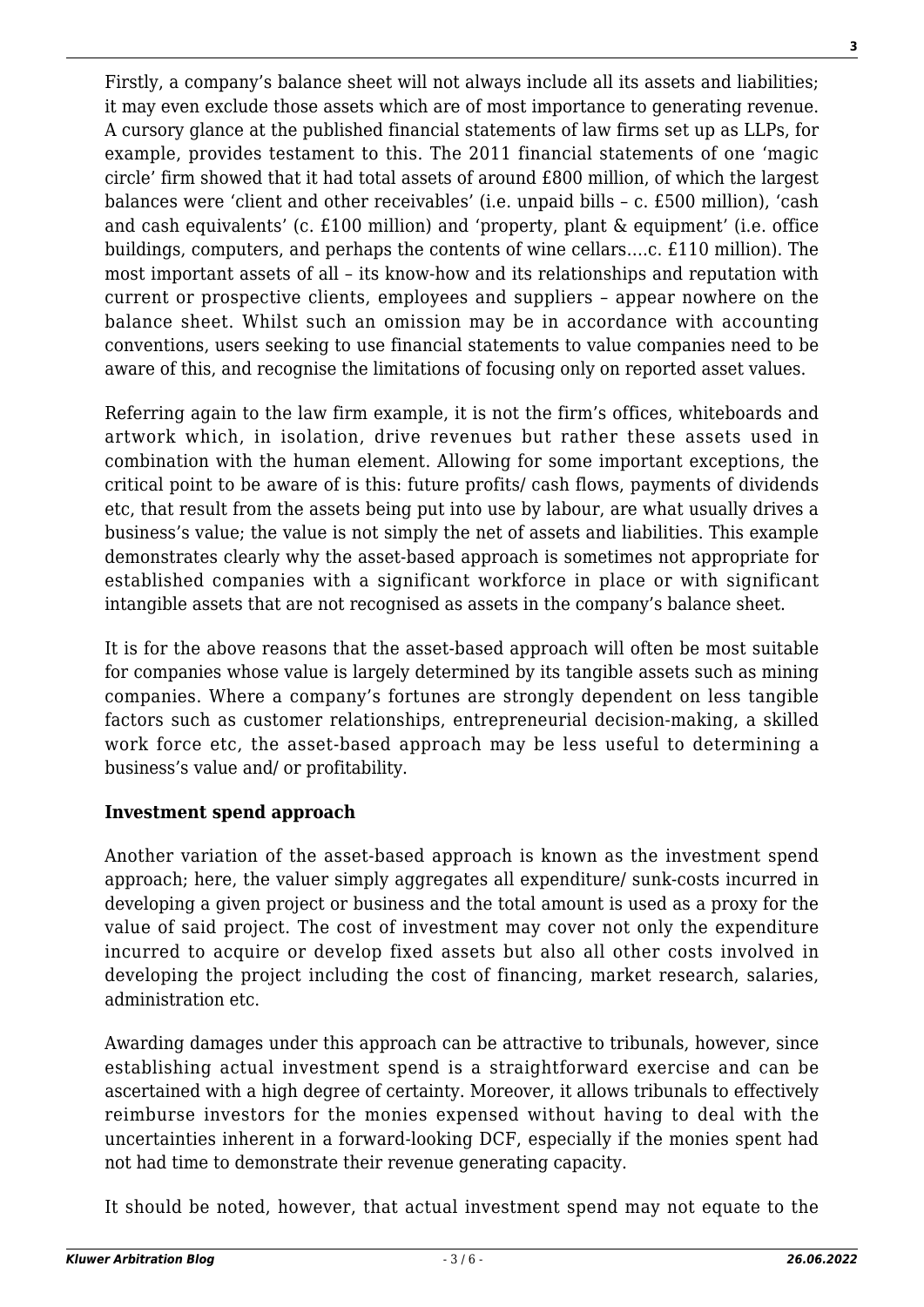actual market value of the project/ business. In some circumstances, given the passage of time, the current value of an asset (such as an investment) may be very different from the costs that were incurred to acquire or create it. In order to rely on historical costs, it is necessary to understand the specific circumstances. Given that many start-ups fail, the mere fact of investing  $\epsilon$ x million may not in itself be indicative of likely future returns, and this may be evident at an early stage. Conversely, in the hands of an inspired and energetic entrepreneur, a small investment can sometimes yield large returns with the likelihood of such success being reasonably identifiable from the outset

In short, an award made on the basis of actual investment spend can lead to either over or under-compensation. In the case of the latter, tribunals have sometimes sought to avoid treating claimants unfairly by adding an amount to the sum invested to represent the likely future return on the investment absent the given breach/ action.

Finally, knowing the actual investment-spend can be helpful when cross-checking the overall reasonableness of a valuation produced under a different method (e.g. DCF). If a DCF valuation gives a fair market value for a project of  $\epsilon$ 100 million when only  $\epsilon$ 10 million has been spent, this should cause the valuer to go back and re-check his assumptions for reasonableness!

### **Impact of the financial crisis on the application of the asset-based approach**

A detailed discussion of the relationship between business's accounting net worth and the financial crisis is beyond the scope of this short article. It is clear, however, that the financial crisis has had a major impact (usually negatively) on companies' balance sheets, both through decreased asset values as well as increases in liabilities. The following are just some illustrative examples of the ongoing impact of the financial crisis.

• Increased counterparty risks (that is, credit risks) that may not be fully reflected in the measurement of financial assets.

• Asset write-downs – In countries where the relevant accounting conventions require assets to be stated on the balance sheet at their 'fair value', asset values have often been 'written-down' to reflect their recoverable amount. This is also true where accounting conventions require non-current assets (e.g. long term investments, plant, property, machinery) to be recognised at the lower of their historical cost and recoverable amount.

• Goodwill impairment – in the United States, for example, many billions of dollars of goodwill have been written-off companies' balance sheets in accordance with the requirements of the Financial Accounting Standards Board's standard for the accounting for goodwill. For those not familiar with the term, purchased goodwill , which arises on acquisition of a company, may be defined as the excess of the purchase price of the business over the fair market value of net assets acquired. Given the high volume of business combinations/ acquisitions in the years leading up to the financial crisis, goodwill represented a major asset on many companies' balance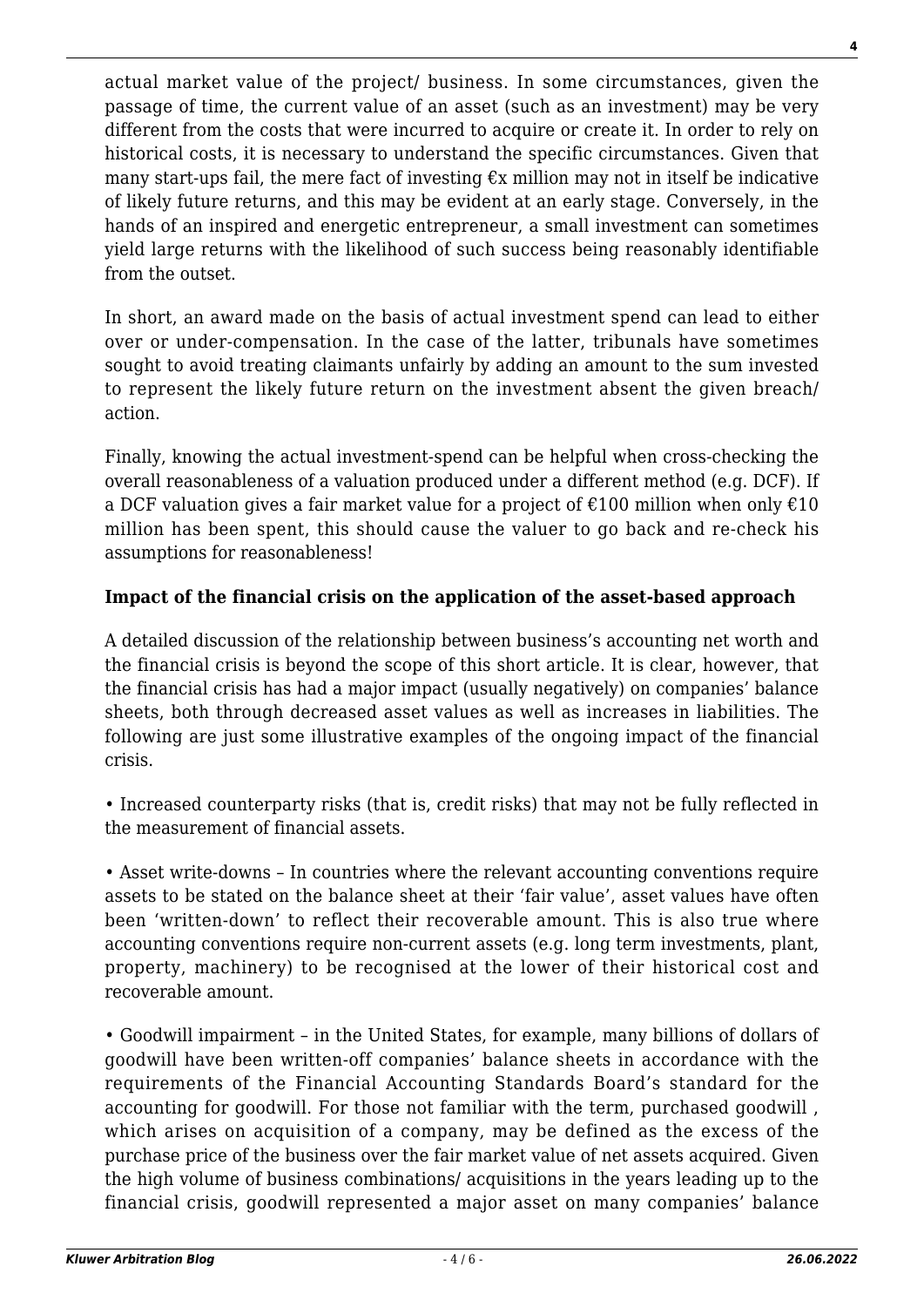sheets.

• Pension liabilities – due to the financial crisis, under certain accounting conventions, many businesses have discovered that their existing provisions for defined and other benefit plans are now insufficient to cover their likely eventual exposure. Whilst some businesses have made additional provision on their balance sheet to cover these deficits, due to a certain degree of flexibility allowed under accounting conventions, much of this deficit is off-balance sheet. It was recently reported in the UK Daily Telegraph, for example, that the deficit at all UK private sector pension schemes rose to £176bn.

#### **Conclusion**

Whilst the asset-based approach can appear conceptually simple, it is often misunderstood and easy to get wrong. Proper application of this approach requires inter alia dealing with complex concepts such as the recognition and measurement of assets for the purposes of financial reporting, the effects of inflation, the competitiveness and dynamics of markets for inputs, the role placed by replacement costs, the true economic costs of replicating assets (including time to rebuild and the costs of failure).

Where the asset-based approach is applied, careful consideration needs to be given to the relative weight provided by its results, given the factors affecting its reliability identified in this article.

©FTI Consulting, Inc., 2012. All rights reserved.

The views expressed in the article are held by the author and are not necessarily representative of FTI Consulting, Inc, or its other professionals. The information contained herein is of a general nature and is not intended to address the circumstances of any particular individual, entity or transaction. No one should act on such information without appropriate professional advice after a thorough examination of the particular situation

*To make sure you do not miss out on regular updates from the Kluwer Arbitration Blog, please subscribe [here](http://arbitrationblog.kluwerarbitration.com/newsletter/). To submit a proposal for a blog post, please consult our [Editorial Guidelines.](http://arbitrationblog.kluwerarbitration.com/editorial-guidelines/)*

#### **Profile Navigator and Relationship Indicator**

Offers 6,200+ data-driven arbitrator, expert witness and counsel profiles and the ability to explore relationships of 13,500+ arbitration practitioners and experts for potential conflicts of interest.

[Learn how](https://www.wolterskluwer.com/en/solutions/kluwerarbitration/practiceplus?utm_source=arbitrationblog&utm_medium=articleCTA&utm_campaign=article-banner) **[Kluwer Arbitration Practice Plus](https://www.wolterskluwer.com/en/solutions/kluwerarbitration/practiceplus?utm_source=arbitrationblog&utm_medium=articleCTA&utm_campaign=article-banner)** [can support you.](https://www.wolterskluwer.com/en/solutions/kluwerarbitration/practiceplus?utm_source=arbitrationblog&utm_medium=articleCTA&utm_campaign=article-banner)